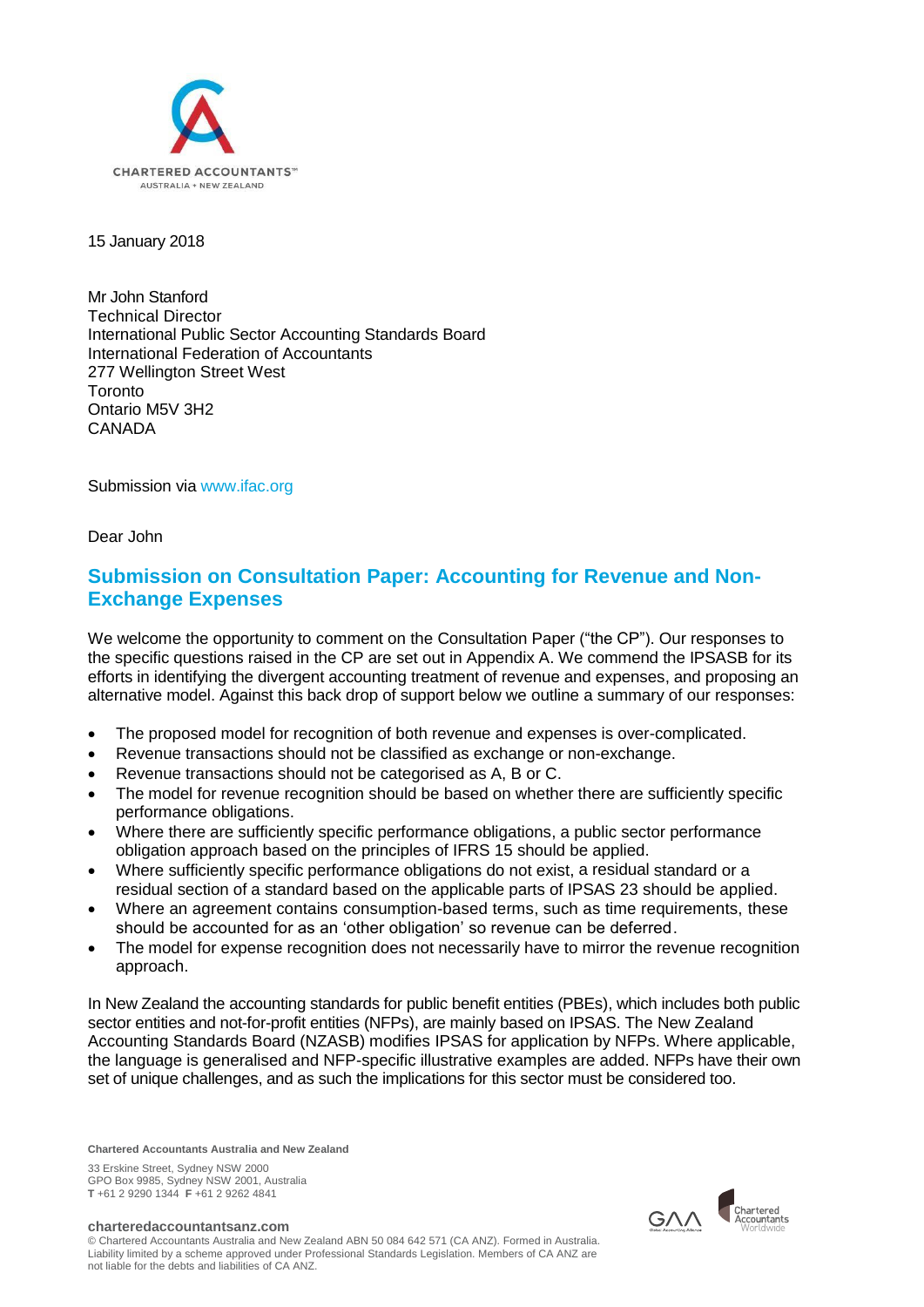We note that the Australian Accounting Standards Board (AASB) completed a similar project at the end of 2016 and issued AASB 1058 *Income of Not-for-Profits*. We encourage the IPSASB to draw upon this project as the AASB has already worked through some of the challenges outlined in the CP.

Appendix B includes more information about Chartered Accountants Australia and New Zealand (CA ANZ). Should you have any queries concerning the matters in this submission, or wish to discuss them in further detail, please contact Ceri-Ann Ross (Reporting Leader) via email; [ceri-ann.ross@charteredaccountantsanz.com.](mailto:ceri-ann.ross@charteredaccountantsanz.com)

Yours sincerely

LisStaufed

**Liz Stamford General Manager, Policy Chartered Accountants Australia and New Zealand**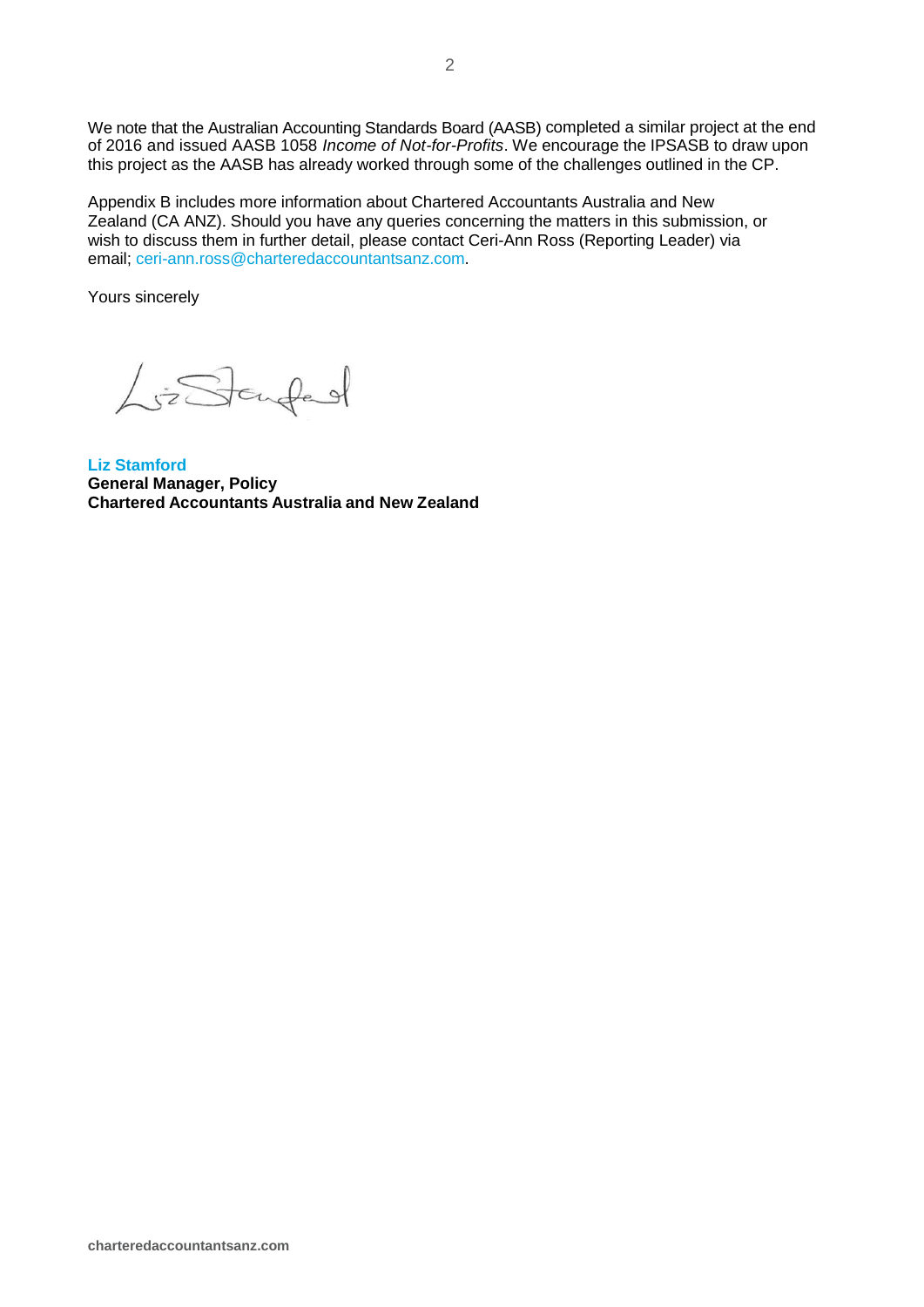# **Appendix A: Responses to specific questions**

## **Preliminary View 1**

**The IPSASB considers that it is appropriate to replace IPSAS 9,** *Revenue from Exchange Transactions,* **and IPSAS 11** *Construction Contracts* **with an IPSAS primarily based on IFRS 15,** *Revenue from Contracts with Customers.* **Such an IPSAS will address Category C transactions that:**

- **(a) Involve the delivery of promised goods or services to customers as defined in IFRS 15; and**
- **(b) Arise from a contract (or equivalent binding arrangements) with a customer which establishes performance obligations.**

## **Do you agree with the IPSASB's Preliminary View 1? If not, please give your reasons.**

We agree with replacing IPSAS 9 and IPSAS 11 with an IPSAS primarily based on IFRS 15. We support close alignment between IFRS and IPSAS so that financial statements are prepared using uniform accounting policies for like transactions and other events in similar circumstances. This reduces consolidation adjustments for mixed groups.

We support removal of the extant exchange or non-exchange distinction, but we do not agree with the three categories of revenue transactions as proposed in the CP. We believe it is appropriate to apply the principles of IFRS 15 to all transactions which contain sufficiently specific performance obligations. In our view, such transactions should be accounted for using the proposed public sector performance obligation approach (PSPOA) that is based on the five-step revenue recognition model in IFRS 15.

#### **Preliminary View 2**

## **Because Category A revenue transactions do not contain any performance obligations or stipulations, the IPSASB considers that these transactions will need to be addressed in an updated IPSAS 23.**

#### **Do you agree with the IPSASB's Preliminary View 2? If not, please give your reasons.**

We agree that revenue transactions that do not contain sufficiently specific performance obligations should be accounted for under a residual standard or a residual section of a standard, based on the applicable parts of IPSAS 23. As mentioned above, we do not agree with the categorisation of revenue transactions into A, B and C.

#### **Specific Matter for Comment 1**

**Please provide details of the issues that you have encountered in applying IPSAS 23, together with an indication of the additional guidance you believe is needed in an updated IPSAS 23 for:**

- **(a) Social contributions; and/or**
- **(b) Taxes with long collection periods**

**If you believe that there are further areas where the IPSASB should consider providing additional guidance in an updated IPSAS 23, please identify these and provide details of the issues that you have encountered, together with an indication of the additional guidance you believe is needed.**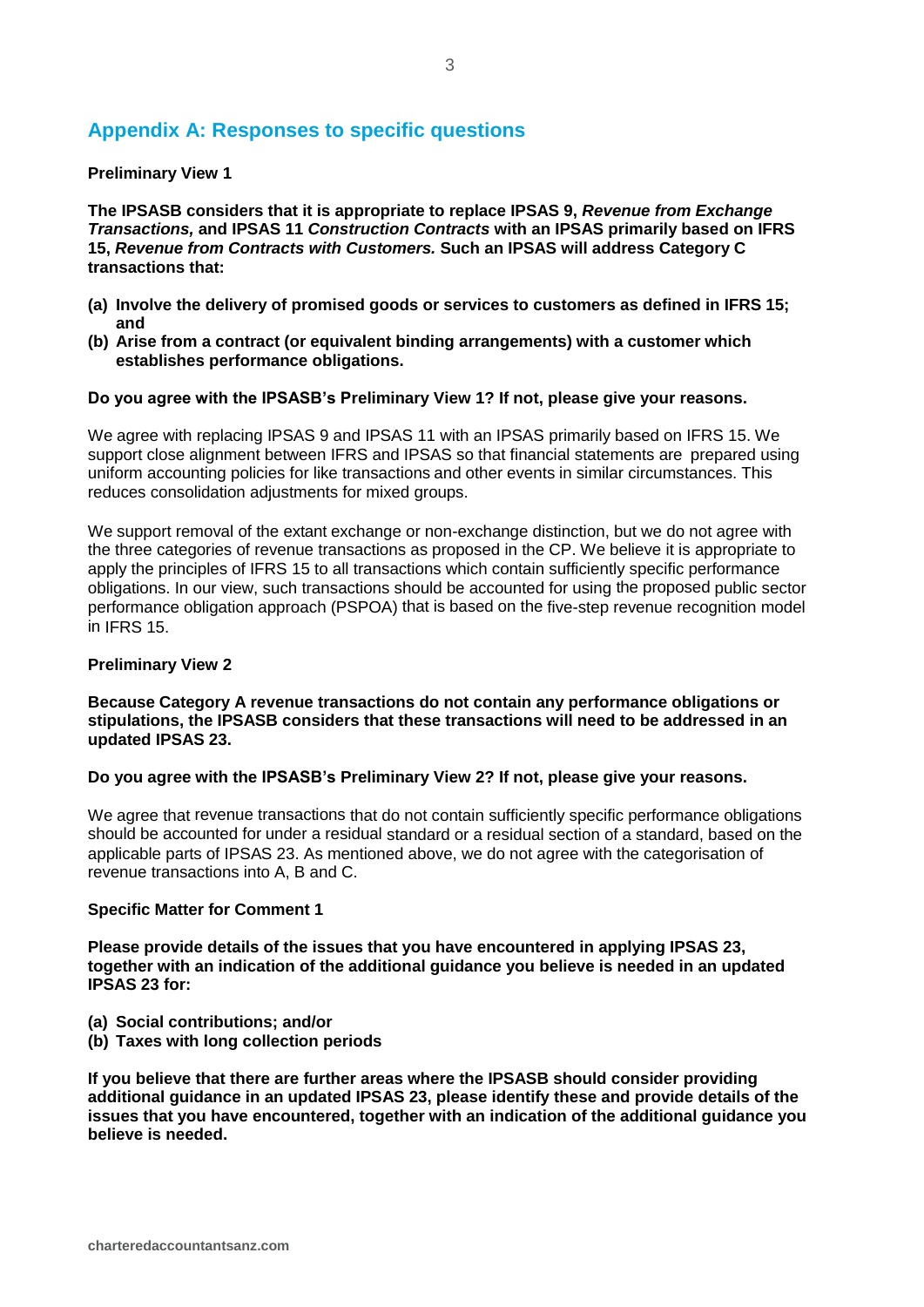We have no specific comments on (a) or (b). Areas in IPSAS 23 that we understand to be challenging, broadly speaking, are:

- The initial distinction between whether a transaction is exchange or non-exchange.
- Tripartite arrangements. These do not meet the definition of an exchange transaction because they are not a 'direct' transaction. However in all other ways they have the substance of an exchange transaction.
- Transactions that include both an exchange component and a non-exchange component. This is particularly evident in transactions like university fees for example, where a degree is received but the amount paid by the student is only a small portion of the total cost to taxpayers.
- Determining whether a provision in law, regulation or other arrangement is enforceable through legal or administrative processes, and thus is in fact a stipulation (restriction or condition).
- Agreements where funding is to be used in a specific time period ("time requirements") but no other stipulations. The absence of a 'use or return' condition gives rise to revenue at the point at which the funds are receivable. It can be problematic where the associated costs related to the funding are recognised in a different reporting period. Despite the disclosure of such unexpended funds, many users do not understand the substance of the transaction and this can have unintended consequences for the entity concerned such as reductions in future funding.

## **Preliminary View 3**

## **The IPSASB considers that Category B transactions should be accounted for using the Public Sector Performance Obligation Approach.**

#### **Do you agree with the IPSASB's Preliminary View 3? If not, please give your reasons.**

As per our response to PV1, we believe the PSPOA should be applied to all transactions which contain sufficiently specific performance obligations. As previously noted, we do not agree with the categorisation of revenue transactions into A, B and C.

#### **Specific Matter for Comment 2**

**The IPSASB has proposed broadening the requirements in the IFRS 15 five-step approach to facilitate applying a performance obligation approach to Category B transactions for the public sector. These five steps are as follows:**

- **Step 1 – Identify the binding arrangement**
- **Step 2 – Identify the performance obligation**
- **Step 3 – Determine the consideration**
- **Step 4 – Allocate the consideration**
- **Step 5 – Recognise revenue**

## **Do you agree with the proposals on how each of the IFRS 15 five-steps could be broadened? If not, explain your reasons.**

We agree with broadening the requirements in the IFRS 15 five-step approach, and the proposals for how they could be broadened. We encourage the IPSASB to consider further broadening step 2 so that the construction or acquirement of an asset meets the definition of a performance obligation. This would enable capital grants to also be accounted for using the PSPOA. Also see our response to SMC5.

#### **Specific Matter for Comment 3**

**If the IPSASB were to implement Approach 1 and update IPSAS 23 for Category B transactions, which option do you favour for modifying IPSAS 23 for transactions with time requirements (but no other stipulations):**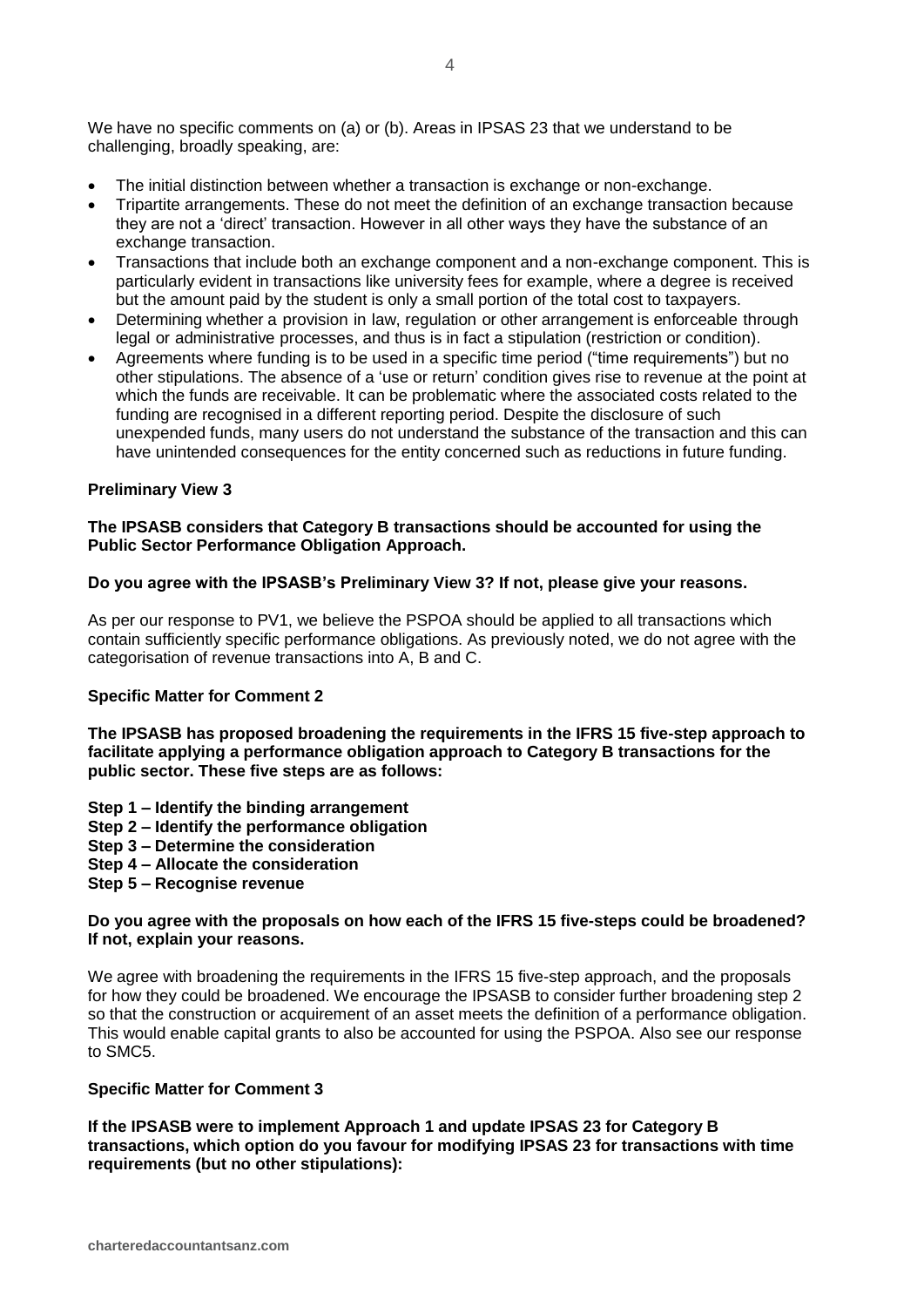- **(a) Option (b) – Require enhanced display/disclosure;**
- **(b) Option (c) – Classify time requirements as a condition;**
- **(c) Option (d) – Classify transfers with time requirements as other obligations; or**
- **(d) Option (e) – Recognise transfers with time requirements in net assets/equity and recycle through the statement of financial performance.**

## **Please explain your reasons.**

As previously noted, we do not agree with the categorisation of revenue transactions into A, B and C. In our view, the model for revenue recognition should be based on whether there are sufficiently specific performance obligations. We agree that a time requirement does not create a performance obligation and does not meet the definition of a liability in the IPSASB Conceptual Framework. Therefore such transactions should be accounted for under a residual standard or a residual section of a standard based on the applicable parts of IPSAS 23.

Our preference is for option (d) – such revenue transactions should be accounted for as 'other obligations' so the revenue can be deferred. We note that 'other obligations' are provided for in paragraph 5.27 of the IPSASB Conceptual Framework where an obligation does not satisfy the definition of an element. This would convey to users of the financial statements that the entity has resources that are intended for use in subsequent reporting periods. This avoids the unintended consequences that are discussed in our response to SMC1.

Option (e) also makes sense conceptually, but our preference is to keep the accounting treatment as simple as possible so that users understand the substance of the transaction.

# **Specific Matter for Comment 4**

**Do you consider that the option that you have identified in SMC 3 should be used in combination with Approach 1 Option (a) – Provide additional guidance on making the exchange / non-exchange distinction?** 

- **(a) Yes**
- **(b) No**

# **Please explain your reasons.**

No. We support removal of the distinction between exchange revenue and non-exchange revenue because it causes challenges that are discussed in our response to SMC1.

# **Preliminary View 4**

**The IPSASB considers that accounting for capital grants should be explicitly addressed** within IPSAS. Do you agree with the IPSASB's Preliminary View 4? If not, please give your **reasons.**

We agree with the IPSASB's preliminary view.

# **Specific Matter for Comment 5**

- **(a) Has the IPSASB identified the main issues with capital grants? If you think that there are other issues with capital grants, please identify them.**
- **(b) Do you have any proposals for accounting for capital grants that the IPSASB should consider? Please explain your issues and proposals?**

This is one area that the AASB had to work through in its project. Capital grants are explicitly separately addressed in AASB 1058 and revenue is recognised as and when obligations are satisfied, instead of upon receipt. The challenge arises because the obligation is to construct or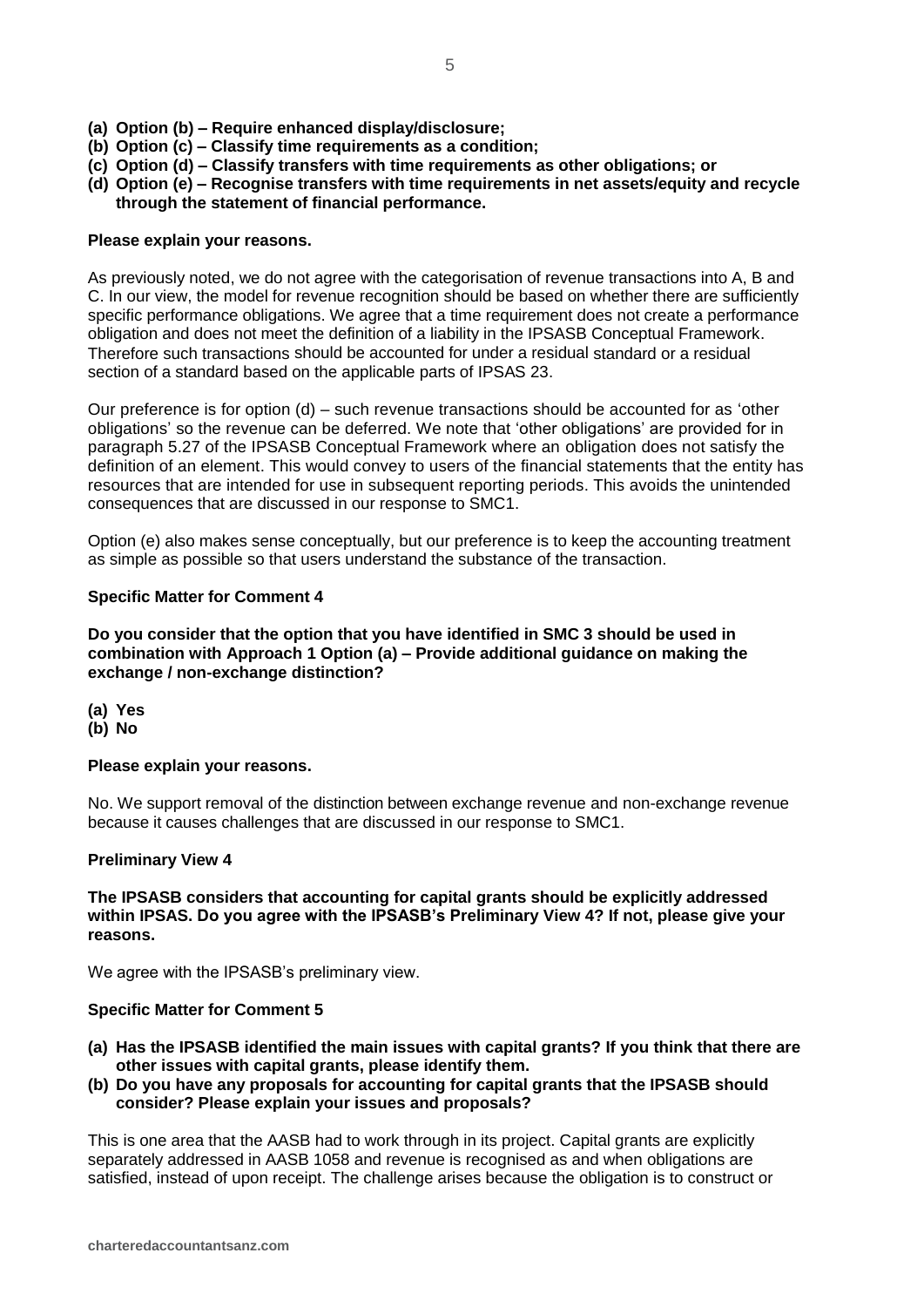acquire an asset, not to deliver goods or services. Therefore this does not meet the definition of a performance obligation so the transaction is technically out of scope of IFRS 15. We note that the accounting treatment of capital grants under AASB 1058 is the same as it would be under IFRS 15. In our view, the definition of performance obligation should be further broadened so that the capital grants could be accounted for using the PSPOA. Also see our response to SMC2.

## **Specific Matter for Comment 6**

**Do you consider that the IPSASB should:**

- **(a) Retain the existing requirements for services in-kind, which permit, but do not require recognition of services in kind; or**
- **(b) Modify requirements to require services in-kind that meet the definition of an asset to be recognised in the financial statements provided that they can be measured in a way that achieves the qualitative characteristics and takes account of the constraints on information; or**
- **(c) An alternative approach.**

## **Please explain your reasons. If you favour an alternative approach please identify that approach and explain it.**

We support the option to recognise revenue from services in kind (and the associated expense) where they can be reliably measured and those services would have been purchased if they had not been donated. Given the amount of volunteer services provided to the sector and the inherent issues in determining fair value, we believe additional research and cost-benefit analyses should occur before any mandatory requirements are introduced.

User needs would be better met by disclosure of non-financial information in this regard. Increased transparency as to how reliant on volunteer services the public sector is would better facilitate policy decisions. This is particularly so for those entities where without volunteers, governments may need to step in (eg essential services such as ambulance and fire).

# **Preliminary View 5**

**The IPSASB is of the view that non-exchange transactions related to universally accessible services and collective services impose no performance obligations on the resource recipient. These non-exchange transactions should therefore be accounted for under the Extended Obligating Event Approach.**

#### **Do you agree with the IPSASB's Preliminary View 5? If not, please give your reasons.**

We agree that universally accessible services and collective services impose no performance obligations on the resource recipient. However, we do not agree that such transactions should be accounted for using the Extended Obligating Event Approach (EOEA). In our view, universally accessible services and collective services have similar characteristics to social benefits and therefore should be considered in conjunction with the Social Benefits project. We note that ED 63 is proposing to use an Obligating Event Approach (OEA) for the recognition of social liabilities.

# **Preliminary View 6**

**The IPSASB is of the view that, because there is no obliging event related to non-exchange transactions for universally accessible services and collective services, resources applied for these types of non-exchange transactions should be expensed as services are delivered.**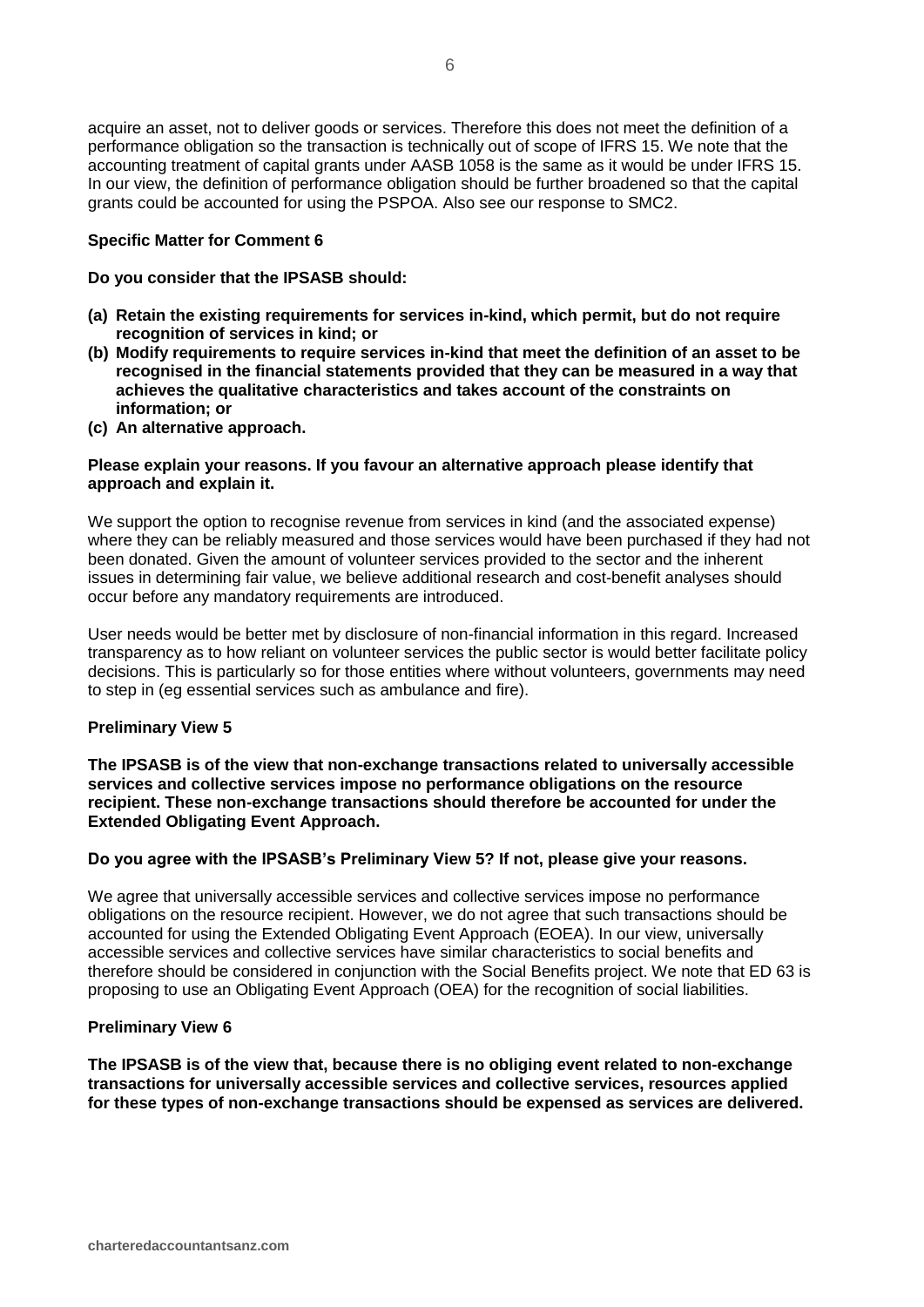# **Do you agree with the IPSASB's Preliminary View 6? If not, please give your reasons.**

There are varying views as to whether the existence of legislation (or similar) that provides for such services to be delivered establishes an obligating event. These are discussed in ED 63. We encourage the IPSASB to consider the decisions made in the social benefits project in the development of an approach for universally accessible services and collective services.

## **Preliminary View 7**

## **The IPSASB is of the view that where grants, contributions and other transfers contain either performance obligations or stipulations they should be accounted for using the PSPOA which is the counterpart to the IPSASB's preferred approach for revenue.**

## **Do you agree with the IPSASB's Preliminary View 7? If not, please give your reasons.**

The model for expense recognition does not necessarily have to mirror the revenue recognition approach. Whilst using the PSPOA is conceptually sound for expense transactions with performance obligations, it poses a number of challenges in practice. The primary issue is information availability. The PSPOA is reliant on the resource recipient providing reliable reporting of the achievement of performance obligations to the resource provider. Our preference is to keep the accounting treatment as simple as possible. Grants in particular are made with no expectation that any funds will be returned. Therefore, in our view these types of transactions should be expensed as the commitment to provide the resource is entered into.

## **Preliminary View 8**

**The Board considers that at initial recognition, non-contractual receivables should be measured at face value (legislated amount) of the transaction(s) with any amount expected to be uncollectable identified as an impairment.**

## **Do you agree with the IPSASB's Preliminary View 8? If not, please give your reasons.**

We agree with the IPSASB's preliminary view for statutory receivables. Statutory receivables do not generally have performance obligations so the PSPOA would not apply to such transactions. It is challenging to determine fair value for such transactions, and face value is more understandable to users than fair value. However, this approach may not be appropriate for other types of noncontractual receivables. Initial recognition of other types of non-contractual receivables would depend on the applicable revenue recognition model.

#### **Preliminary View 9**

## **The IPSASB considers that subsequent measurement of non-contractual receivables should use the fair value approach.**

#### **Do you agree with the IPSASB's Preliminary View 9? If not, please give your reasons.**

We agree with the IPSASB's preliminary view for statutory receivables. It appears to be the most workable in practice of the three approaches proposed in the CP. However, this approach may not be appropriate for other types of non-contractual receivables. Subsequent measurement of other types of non-contractual receivables would depend on the applicable revenue recognition model.

#### **Specific Matter for Comment 7**

#### **For subsequent measurement of non-contractual payables do you support:**

- **(a) Cost of Fulfilment Approach**
- **(b) Amortised Cost Approach**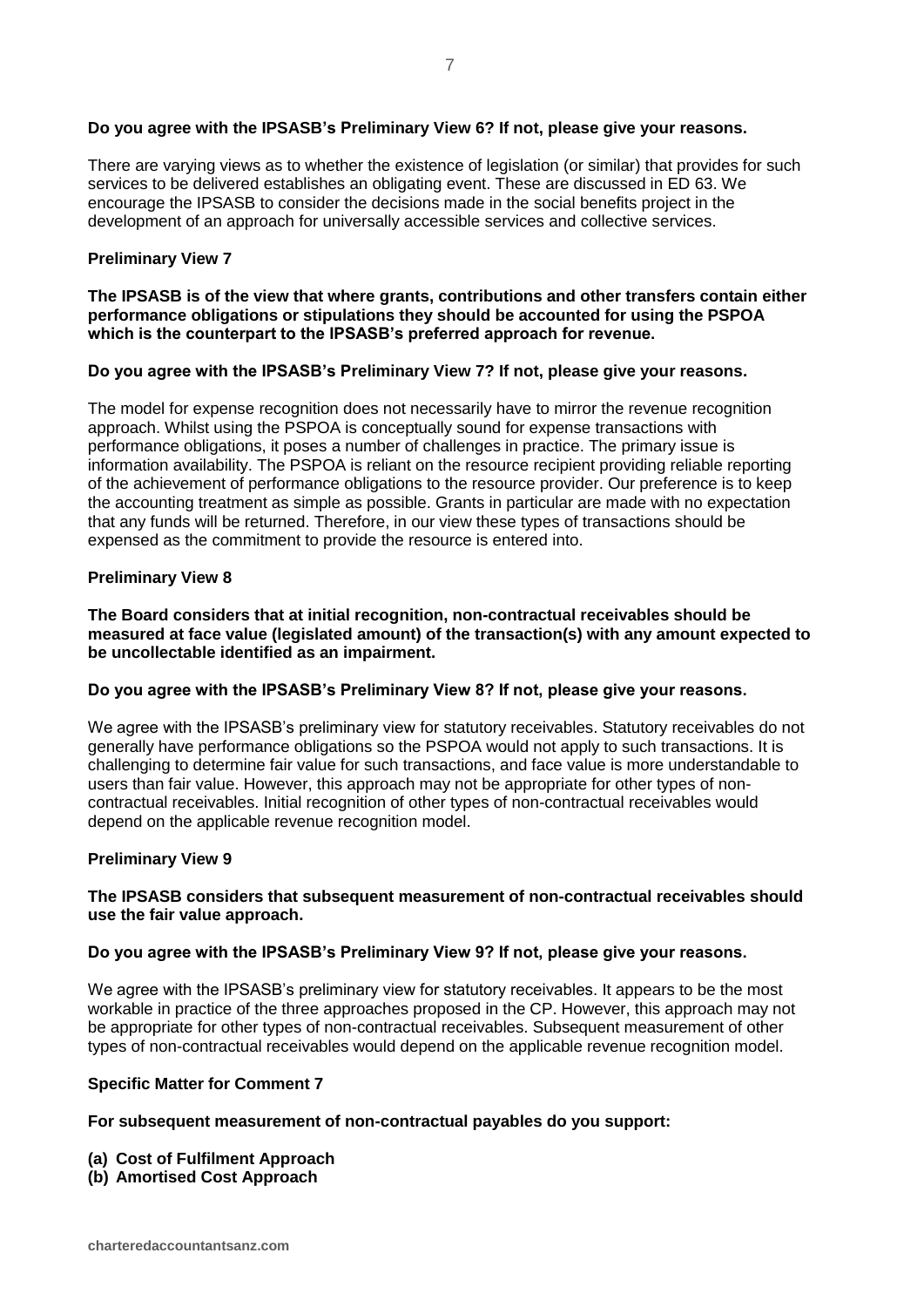# **(c) Hybrid Approach; or (d) IPSAS 19 requirements? Please explain your reasons.**

Subsequent measurement of non-contractual payables would depend on the applicable expense recognition model. But the Cost of Fulfilment Approach (CFA) is our preference because social benefits are non-contractual payables and the CFA is consistent with the proposals in ED 63.